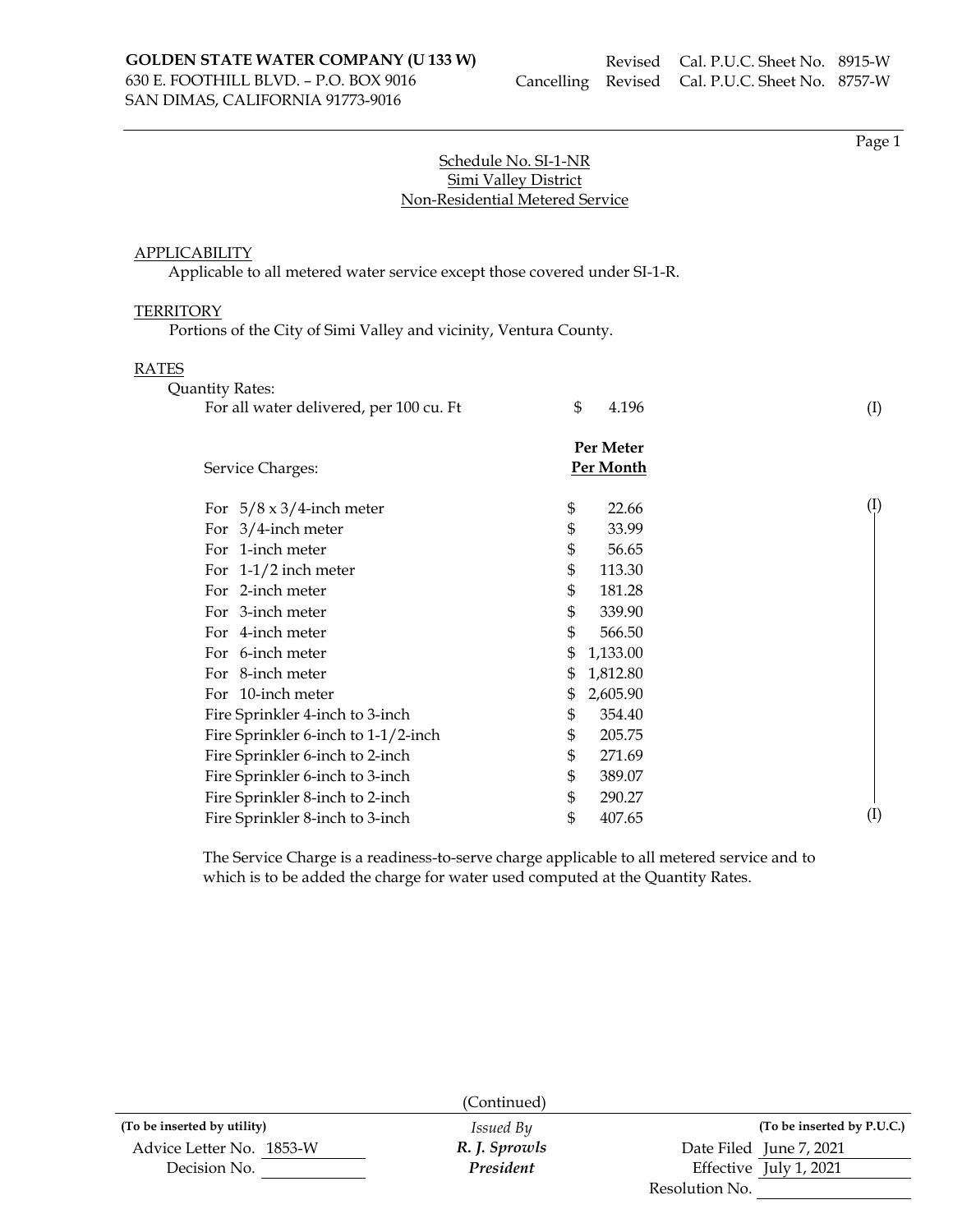Page 2

# Schedule No. SI-1-NR Simi Valley District Non-Residential Metered Service

#### u

# **SPECIAL CONDITIONS**

- 1. All bills are subject to the reimbursement fee set forth on Schedule No. UF.
- 2. Pursuant to Decision No. 19-05-044 and Advice Letter No. 1842-W, a surcharge of \$0.095 per Ccf will be applied to all metered customer bills excluding customers that are receiving the CAP credit. This surcharge will offset the CAP credits and CAP administrative program costs recorded in the CAP Balancing Account.
- 3. As authorized by Rule 9.1.e. for customers with more than one meter on a single service line, the customer's service charge rate is based on a factor multiplied by the service charge applicable to the nearest standard meter size of the combined meters as determined by the equivalent diameter methodology.
- 4. Non-residential Sprinkler rates can be added as needed utilizing the multiplication factors identified in Appendix F of D. 17-03-001, applied to the 5/8" meter charge.
- 5. Beginning July 1, 2021, as required by Section 792.5 of the Public Utilities Code, an increase in purchased power of \$0.03865/kWh and an increase in purchased water of \$0.19627/Ccf, relative to the Purchased Power and Purchased Water cost adopted by Decision No. 19-05- 044, and an associated revenue increase of 3.44%, are being tracked in a reserve account. (N)

(To be inserted by utility) *Issued By* Advice Letter No. 1853-W **R. J. Sprowls** Decision No. **President** 

|                | (To be inserted by P.U.C.) |
|----------------|----------------------------|
|                | Date Filed June 7, 2021    |
|                | Effective July 1, 2021     |
| Resolution No. |                            |